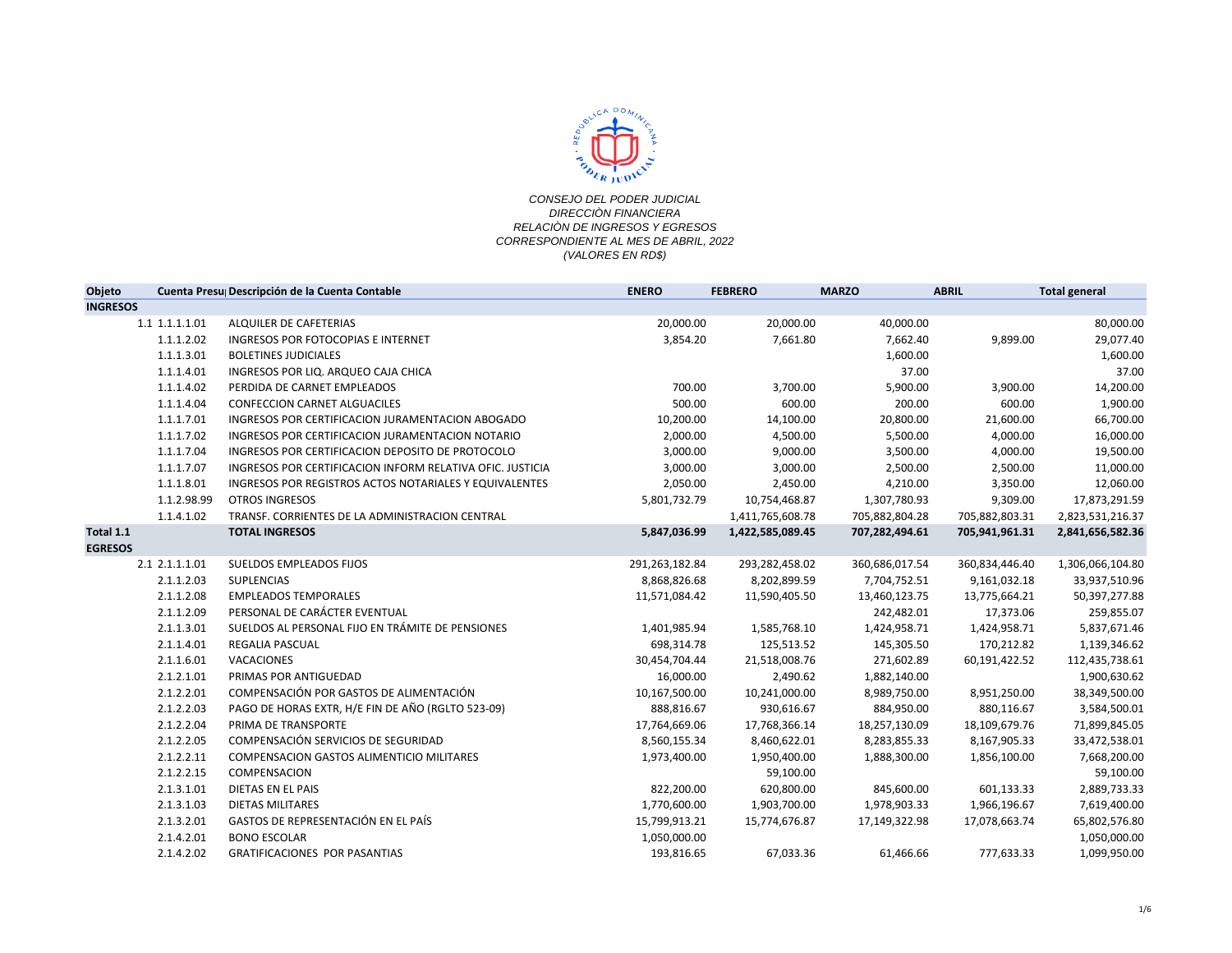

| Objeto          |                | Cuenta Presu Descripción de la Cuenta Contable     | <b>ENERO</b>   | <b>FEBRERO</b> | <b>MARZO</b>   | <b>ABRIL</b>   | <b>Total general</b> |
|-----------------|----------------|----------------------------------------------------|----------------|----------------|----------------|----------------|----------------------|
| <b>INGRESOS</b> |                |                                                    |                |                |                |                |                      |
|                 | 2.1.4.2.03     | GRATIFICACIONES POR ANIVERSARIO DE INSTITUCION     | 322,671,612.39 | 253,457.10     | 22,972.77      |                | 322,948,042.26       |
|                 | 2.1.4.2.04     | <b>BONO NAVIDEÑO</b>                               |                | 64,000,000.00  |                |                | 64,000,000.00        |
| Total 2.1       |                |                                                    | 725,936,782.42 | 458,337,316.26 | 444,179,634.07 | 503,963,788.73 | 2,132,417,521.48     |
|                 | 2.2 2.2.1.2.01 | SERVICIOS TELEFÓNICO DE LARGA DISTANCIA            | 360, 367. 32   | 368,964.41     | 113,062.11     | 119,810.08     | 962,203.92           |
|                 | 2.2.1.3.01     | <b>TELÉFONO LOCAL</b>                              | 4,672,146.25   | 4,713,147.95   | 4,893,731.92   | 4,672,391.63   | 18,951,417.75        |
|                 | 2.2.1.4.01     | <b>TELEFAX Y CORREOS</b>                           | 43,239.69      | 42,609.62      | 46,550.87      | 42,953.28      | 175,353.46           |
|                 | 2.2.1.5.01     | SERVICIO DE INTERNET Y TELEVISIÓN POR CABLE        | 7,310,544.65   | 5,930,164.00   | 5,752,583.80   | 6,460,462.80   | 25,453,755.25        |
|                 | 2.2.1.6.01     | ENERGÍA ELÉCTRICA                                  | 12,939,763.02  | 8,374,063.97   | 15,409,721.35  | 8,878,879.14   | 45,602,427.48        |
|                 | 2.2.1.7.01     | AGUA                                               | 8,955.59       | 623,470.90     | 422,293.57     | 715,882.22     | 1,770,602.28         |
|                 | 2.2.1.8.01     | RECOLECCIÓN DE RESIDUOS SÓLIDOS                    | 8,000.00       | 270,267.40     | 197,193.20     | 263,742.20     | 739,202.80           |
|                 | 2.2.2.1.01     | PUBLICIDAD Y PROPAGANDA                            |                | 332,448.64     | 365,171.29     | 286,597.64     | 984,217.57           |
|                 | 2.2.2.2.01     | IMPRESIÓN Y ENCUADERNACIÓN                         | 170,611.00     | 31,848.11      | 11,163.39      | 78,542.50      | 292,165.00           |
|                 | 2.2.3.1.01     | VIÁTICOS DENTRO DEL PAÍS                           | 3,166,360.16   | 4,694,390.16   | 4,708,461.31   | 3,649,749.26   | 16,218,960.89        |
|                 | 2.2.3.2.01     | VIÁTICOS FUERA DEL PAÍS                            |                | 111,764.90     | $-3,486.60$    | 356,487.60     | 464,765.90           |
|                 | 2.2.4.1.01     | PASAJES NACIONALES                                 | 112,591.17     | 91,885.89      | 69,471.28      | 581,201.20     | 855,149.54           |
|                 | 2.2.4.1.02     | PASAJES INTERNACIONALES                            | 292,226.40     |                | 130,091.00     | 269,321.92     | 691,639.32           |
|                 | 2.2.4.4.01     | PEAJE                                              | 126,544.00     | 36,262.00      | 92,990.00      | 85,830.00      | 341,626.00           |
|                 | 2.2.5.1.01     | ALQUILLERES Y RENTAS DE EDIFICIOS Y LOCALES        | 7,275,532.21   | 4,084,503.42   | 6,430,724.87   | 5,007,092.25   | 22,797,852.75        |
|                 | 2.2.5.3.03     | ALQUILER DE EQUIPO DE COMUNICACIÓN                 |                |                |                | 91,315.20      | 91,315.20            |
|                 | 2.2.5.3.04     | ALQUILER DE EQUIPO DE OFICINA Y MUEBLES            |                |                | 5,664.00       |                | 5,664.00             |
|                 | 2.2.5.4.01     | ALQUILERES DE EQ. DE TRANSP, TRACCIÓN Y ELEVACIÓN  |                | 375,722.78     | 180,788.39     | 212,749.99     | 769,261.16           |
|                 | 2.2.5.8.01     | <b>OTROS ALQUILERES</b>                            | 120,973.60     | 37,826.08      | 218,890.00     | 560,314.40     | 938,004.08           |
|                 | 2.2.5.9.01     | LICENCIAS INFORMÁTICAS                             | 9,116,144.40   | 7,002,043.74   | 32,450.00      | 13,902,318.53  | 30,052,956.67        |
|                 | 2.2.6.2.01     | SEGURO DE BIENES MUEBLES                           | 21,515.86      |                | 42,920.00      |                | 64,435.86            |
|                 | 2.2.6.3.01     | <b>SEGUROS DE PERSONAS</b>                         | 63,003,073.60  | 59,676,185.60  | 51,936,509.68  | 49,807,966.87  | 224,423,735.75       |
|                 | 2.2.7.1.01     | OBRAS MENORES EN EDIFICACIONES                     | 115,684.90     | 4,904,245.04   | 5,647,233.60   | 312,186.53     | 10,979,350.07        |
|                 | 2.2.7.1.02     | SERVICIOS ESPECIALES DE MANTENIMIENTO Y REPARACIÓN | 2,121,670.09   | 608,321.10     | 2,770,455.84   | 4,130,141.41   | 9,630,588.44         |
|                 | 2.2.7.2.02     | MANTENIMIENTO Y REP DE EQ. PARA COMPUTACIÓN        |                |                | 151,501.01     |                | 151,501.01           |
|                 | 2.2.7.2.06     | MANTENIMIENTO Y REP. DE EQ. DE TRANSP, TRACC Y E.  | 2,157,398.22   | 1,104,091.99   | 3,081,438.95   | 1,338,893.34   | 7,681,822.50         |
|                 | 2.2.7.2.99     | <b>REPARACION Y MANT, OTROS EQUIPOS</b>            |                | 75,826.00      | 534,693.00     | 40,013.40      | 650,532.40           |
|                 | 2.2.8.2.01     | <b>COMISIONES Y CARGOS BANCARIOS</b>               | 1,235,690.55   | 1,186,263.27   | 1,075,332.82   | 1,321,375.28   | 4,818,661.92         |
|                 | 2.2.8.3.01     | SERVICIOS SANITARIOS MÉDICOS Y VETERINARIOS        | 8,200.00       | 192,000.00     | 96,000.00      | 96,000.00      | 392,200.00           |
|                 | 2.2.8.5.01     | <b>FUMIGACIÓN</b>                                  |                |                |                | 322,140.00     | 322,140.00           |
|                 | 2.2.8.5.02     | LAVANDERÍA                                         | 40,173.10      | 27,461.00      | 7,950.00       | 10,120.00      | 85,704.10            |
|                 |                |                                                    |                |                |                |                |                      |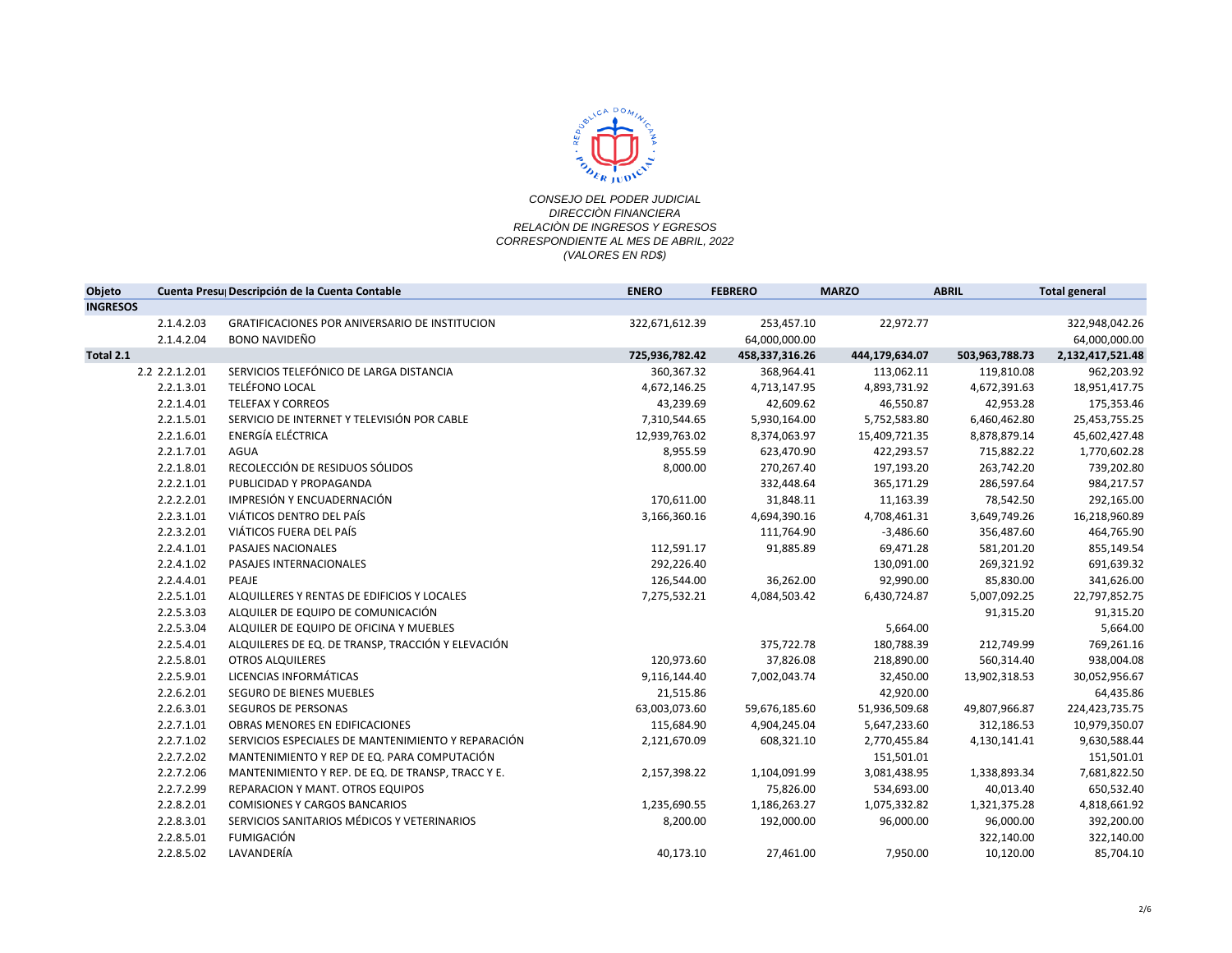

| Objeto          |                | Cuenta Presu Descripción de la Cuenta Contable     | <b>ENERO</b>   | <b>FEBRERO</b> | <b>MARZO</b>   | <b>ABRIL</b>   | <b>Total general</b> |
|-----------------|----------------|----------------------------------------------------|----------------|----------------|----------------|----------------|----------------------|
| <b>INGRESOS</b> |                |                                                    |                |                |                |                |                      |
|                 | 2.2.8.5.03     | LIMPIEZA E HIGIENE                                 | 2,560,077.69   | 4,531,592.44   | 7,149,897.31   | 2,980,862.68   | 17,222,430.12        |
|                 | 2.2.8.6.01     | <b>EVENTOS GENERALS</b>                            |                | 13,000.00      | 819,366.00     | 124,920.70     | 957,286.70           |
|                 | 2.2.8.6.02     | <b>FESTIVIDADES</b>                                | 224,370.00     | 1,368,810.00   | 767,000.00     | 486,160.00     | 2,846,340.00         |
|                 | 2.2.8.7.01     | SERVICIOS TÉCNICOS Y PROFESIONALES                 |                | 388,456.00     |                |                | 388,456.00           |
|                 | 2.2.8.7.02     | SERVICIOS JURÍDICOS                                | 1,935,980.00   | 1,060,260.00   | 1,519,659.00   | 2,531,790.00   | 7,047,689.00         |
|                 | 2.2.8.7.04     | SERVICIOS DE CAPACITACIÓN                          |                | 599,180.40     |                |                | 599,180.40           |
|                 | 2.2.8.7.05     | SERVICIOS DE INFORMÁTICA Y SISTEMAS COMPUTARIZADOS | 708,279.54     | 706,500.08     | 1,541,742.50   | 476,145.20     | 3,432,667.32         |
|                 | 2.2.8.7.06     | OTROS SERVICIOS TÉCNICOS PROFESIONALES             | 4,129,527.29   | 10,098,870.08  | 3,688,384.16   | 2,006,595.54   | 19,923,377.07        |
|                 | 2.2.8.7.07     | SERVICIOS SEGURIDAD CONTRATADA                     | 8,671,341.26   | 8,719,751.46   | 7,737,087.11   | 6,021,637.05   | 31,149,816.88        |
|                 | 2.2.8.8.01     | <b>IMPUESTOS</b>                                   |                |                | 8,169.00       |                | 8,169.00             |
| Total 2.2       |                |                                                    | 132,656,981.56 | 132,382,198.43 | 127,652,855.73 | 118,242,589.84 | 510,934,625.56       |
|                 | 2.3 2.3.1.1.01 | ALIMENTOS Y BEBIDAS PARA PERSONAS                  | 2,286,722.27   | 677,372.08     | 1,880,705.71   | 3,141,150.23   | 7,985,950.29         |
|                 | 2.3.1.1.03     | ALMUERZO MILITARES                                 |                |                |                | 38,114.00      | 38,114.00            |
|                 | 2.3.1.3.03     | PRODUCTOS FORESTALES                               | 35,231.00      | 101,716.00     | 24,780.00      | 35,960.00      | 197,687.00           |
|                 | 2.3.1.4.01     | MADERA, CORCHO Y SUS MANUFACTURAS                  | 29.95          |                | 417,694.43     | 144,119.00     | 561,843.38           |
|                 | 2.3.2.1.01     | <b>HILADOS Y TELAS</b>                             |                | 24,253.99      | 40,328.10      | 9,978.89       | 74,560.98            |
|                 | 2.3.2.2.01     | <b>ACABADOS TEXTILES</b>                           |                | 261,514.30     | 1,095,083.41   |                | 1,356,597.71         |
|                 | 2.3.2.3.01     | PRENDAS DE VESTIR                                  | 30,360.00      | 531.00         | 32,745.00      | 832,727.30     | 896,363.30           |
|                 | 2.3.2.4.01     | CALZADOS                                           | 1,000.00       |                | 189,567.00     |                | 190,567.00           |
|                 | 2.3.3.1.01     | PAPEL DE ESCRITORIO                                |                |                | 96.00          |                | 96.00                |
|                 | 2.3.3.2.01     | PAPEL Y CARTON                                     | 3,569.75       | 761,074.36     | 2,249,129.88   | 370,716.00     | 3,384,489.99         |
|                 | 2.3.3.3.01     | PRODUCTOS DE ARTES GRÁFICAS                        |                | 3,894.00       | 644,852.83     | 20,627.01      | 669,373.84           |
|                 | 2.3.3.4.01     | LIBROS REVISTA Y PERIODICOS                        | 167,966.67     | 148,966.67     | 133,466.67     | 133,466.67     | 583,866.68           |
|                 | 2.3.4.1.01     | PRODUCTOS MEDICINALES PARA USO HUMANO              |                | 1,224.75       |                | 1,589.70       | 2,814.45             |
|                 | 2.3.5.3.01     | LLANTAS Y NEUMÁTICOS                               | 217,850.28     |                | 939,599.84     | 124,799.91     | 1,282,250.03         |
|                 | 2.3.5.4.01     | ARTÍCULOS DE CAUCHO                                | 28,033.60      | 43,376.12      | 33,116.47      | 78,000.74      | 182,526.93           |
|                 | 2.3.5.5.01     | <b>PLASTICO</b>                                    | 177,896.62     | 400,106.84     | 882,784.52     | 205,141.52     | 1,665,929.50         |
|                 | 2.3.6.1.01     | PRODUCTOS DE CEMENTO                               | 12,432.00      | 3,746.12       | 7,634.20       | 4,989.37       | 28,801.69            |
|                 | 2.3.6.1.04     | PRODUCTOS DE YESO                                  |                | 11,561.89      |                | 72,251.40      | 83,813.29            |
|                 | 2.3.6.2.01     | PRODUCTOS DE VIDRIO                                | 4,720.00       | 100,714.58     | 4,167.27       | 67,627.57      | 177,229.42           |
|                 | 2.3.6.2.02     | PRODUCTOS DE LOZA                                  | 10,114.00      |                |                |                | 10,114.00            |
|                 | 2.3.6.2.03     | PRODUCTOS DE PORCELANA                             | 113,331.76     | 115.00         | 2,850.00       | 203,550.00     | 319,846.76           |
|                 | 2.3.6.3.04     | HERRAMIENTAS MENORES                               | 160.00         | 18,231.81      | 7,716.83       | 1,434.10       | 27,542.74            |
|                 | 2.3.6.3.06     | <b>ACCESORIOS DE METAL</b>                         | 1,927,208.29   | 571,459.47     | 762,337.15     | 2,204,906.87   | 5,465,911.78         |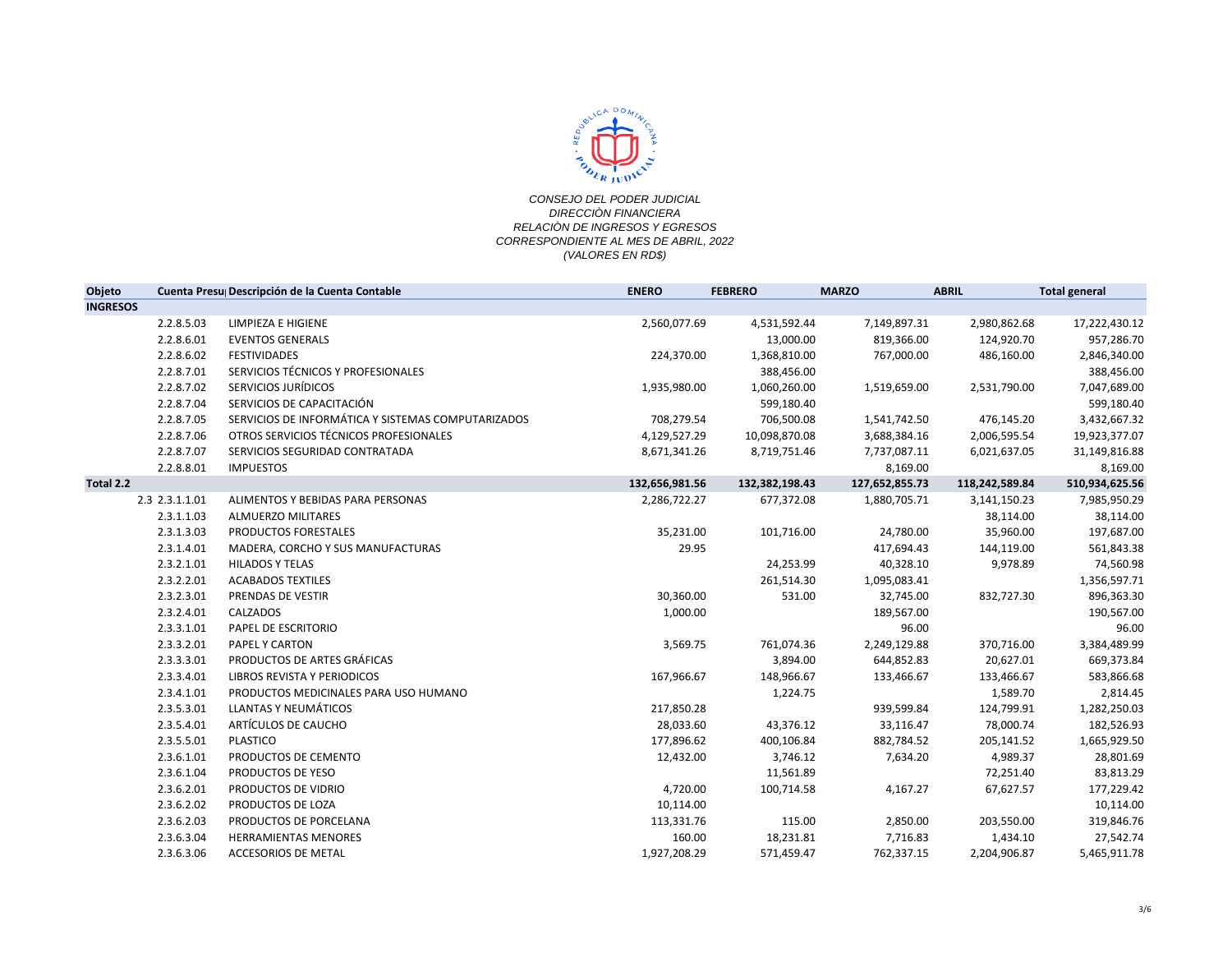

| Objeto          |                | Cuenta Presu Descripción de la Cuenta Contable               | <b>ENERO</b>  | <b>FEBRERO</b> | <b>MARZO</b>   | <b>ABRIL</b>   | <b>Total general</b> |
|-----------------|----------------|--------------------------------------------------------------|---------------|----------------|----------------|----------------|----------------------|
| <b>INGRESOS</b> |                |                                                              |               |                |                |                |                      |
|                 | 2.3.6.4.04     | PIEDRA, ARCILLA Y ARENA                                      |               |                | 888.00         | 327.01         | 1,215.01             |
|                 | 2.3.7.1.01     | <b>GASOLINA</b>                                              | 1,882,574.08  | 2,583,046.46   | 1,769,683.84   | 2,751,785.24   | 8,987,089.62         |
|                 | 2.3.7.1.05     | <b>ACEITES Y GRASAS</b>                                      | 365.00        | 386.49         | 3,324.99       | 1,036.88       | 5,113.36             |
|                 | 2.3.7.1.06     | <b>LUBRICANTES</b>                                           |               | 21,998.72      | 995.00         | 290.00         | 23,283.72            |
|                 | 2.3.7.1.08     | <b>GASOIL PLANTAS ELECTRICAS</b>                             | 51,397.50     | 165,704.50     | 729,029.30     | 895,264.35     | 1,841,395.65         |
|                 | 2.3.7.2.03     | PRODUCTOS QUÍMICOS DE USO PERSONAL                           | 114,705.42    | 538,060.57     | 1,075,480.56   | 91,636.54      | 1,819,883.09         |
|                 | 2.3.7.2.05     | INSECTICIDAS, FUMIGANTES Y OTROS                             | 2,791.50      | 2,948.71       | 4,851.64       | 133,430.50     | 144,022.35           |
|                 | 2.3.7.2.06     | PINTURAS, LACAS, BARN, DILUY Y ABSOR PARA PINTURAS           | 35,646.00     | 558,262.26     | 676,945.06     | 363,978.23     | 1,634,831.55         |
|                 | 2.3.9.1.01     | UTILES Y MATERIALES DE LIMPIEZA E HIGIENE                    | 2,434.85      | 309,562.29     | 790,208.55     | 149,072.66     | 1,251,278.35         |
|                 | 2.3.9.2.01     | UTILES DE ESCRITORIO, OFIC, INFORM Y DE ENSEÑANZA            | 1,840,445.19  | 1,132,836.83   | 5,104,595.01   | 2,128,980.34   | 10,206,857.37        |
|                 | 2.3.9.3.01     | UTILES MENORES MÉDICO, QUIRURGICOS O DE LABORATORIO          |               | 644,120.11     | 1,831,022.52   | 250.00         | 2,475,392.63         |
|                 | 2.3.9.5.01     | UTILES DE COCINA Y COMEDOR                                   | 52,611.05     | 32,756.95      | 86,148.16      | 37,943.61      | 209,459.77           |
|                 | 2.3.9.6.01     | PRODUCTOS ELÉCTRICOS Y AFINES                                | 279,314.49    | 1,774,128.72   | 1,447,292.75   | 5,258,920.53   | 8,759,656.49         |
|                 | 2.3.9.8.01     | OTROS REPUESTOS Y ACCESORIOS MENORES                         | 4,229.66      | 24,036.55      | 1,935,097.13   | 112,529.04     | 2,075,892.38         |
|                 | 2.3.9.9.01     | PRODUCTOS Y ÚTILES VARIOS N.I.P.                             | 44,215.62     | 94,476.91      | 415,675.99     | 54,417.61      | 608,786.13           |
| Total 2.3       |                |                                                              | 9,327,356.55  | 11,012,185.05  | 25,219,893.81  | 19,671,012.82  | 65,230,448.23        |
|                 | 2.4 2.4.1.1.01 | <b>PENSIONES</b>                                             | 29,410,355.14 | 29,416,420.12  | 34,900,684.24  | 34,484,986.51  | 128,212,446.01       |
|                 | 2.4.1.2.01     | AYUDAS Y DONACIONES PROGRAMADAS A HOGARES Y P.               | 132,757.84    | 132,757.84     | 132,757.84     | 132,757.84     | 531,031.36           |
|                 | 2.4.1.2.02     | AYUDAS Y DONACIONES OCASIONALES A HOGARES Y P.               | 54,247.81     | $-4,275.00$    |                |                | 49,972.81            |
|                 | 2.4.1.2.06     | AYUDAS Y DONACIONES A VIUDAS                                 | 329,407.63    | 329,407.63     | 329,407.63     | 329,407.63     | 1,317,630.52         |
|                 | 2.4.1.6.01     | TRANSF. CORRIENTES A ASOC SIN FINES DE L.                    |               | 0.00           | 30,000.00      |                | 30,000.00            |
|                 | 2.4.2.2.01     | TRANSF, CORRIENTES A INST. DESCENT, Y AUTONOMA NO FINANCIERA |               | 133,163,201.13 | 67,924,227.64  | 65,544,741.58  | 266,632,170.35       |
| Total 2.4       |                |                                                              | 29,926,768.42 | 163,037,511.72 | 103,317,077.35 | 100,491,893.56 | 396,773,251.05       |
|                 | 2.6 2.6.1.1.01 | MUEBLES DE OFICINA Y ESTANTERÍA                              | 667,443.04    | 104,784.00     | 1,366,096.44   | 1,213,151.86   | 3,351,475.34         |
|                 | 2.6.1.3.01     | <b>EQUIPO COMPUTACIONAL</b>                                  |               | 493,617.13     | 5,859,386.38   | 22,250,322.03  | 28,603,325.54        |
|                 | 2.6.1.4.01     | <b>ELECTRODOMESTICOS</b>                                     |               |                | 743,918.71     | 3,866,346.40   | 4,610,265.11         |
|                 | 2.6.1.9.01     | OTROS MOBILIARIOS Y EQ. NO IDENTIFICADOS PRECEDENTEMENTE     | 178,770.00    | 78,400.14      |                | 453,767.03     | 710,937.17           |
|                 | 2.6.2.1.01     | <b>EQUIPOS Y APARATOS AUDIOVISUALES</b>                      |               |                | 45,559.80      | 688,459.20     | 734,019.00           |
|                 | 2.6.2.3.01     | CÁMARAS FOTOGRÁFICAS Y DE VIDEO                              |               |                | 384,256.70     |                | 384,256.70           |
|                 | 2.6.4.6.01     | EQUIPO DE TRACCIÓN                                           |               |                |                | 223,020.00     | 223,020.00           |
|                 | 2.6.4.7.01     | EQUIPO DE ELEVACIÓN                                          |               | 2,958,020.00   |                |                | 2,958,020.00         |
|                 | 2.6.5.4.01     | SISTEMA DE AIRE ACONDICIONADO, CALEFACCION Y REF. IND.       | 2,620,511.17  | 120,000.07     | 59,000.00      |                | 2,799,511.24         |
|                 | 2.6.5.5.01     | EQ. DE COMUNICACIÓN, TELECOMUNICACIONES Y SEÑALAMIENTO       |               |                |                | 20,532.00      | 20,532.00            |
|                 | 2.6.5.6.01     | EQ. DE GENERACIÓN ELÉCTRICA Y AFINES                         |               | 255,595.10     |                |                | 255,595.10           |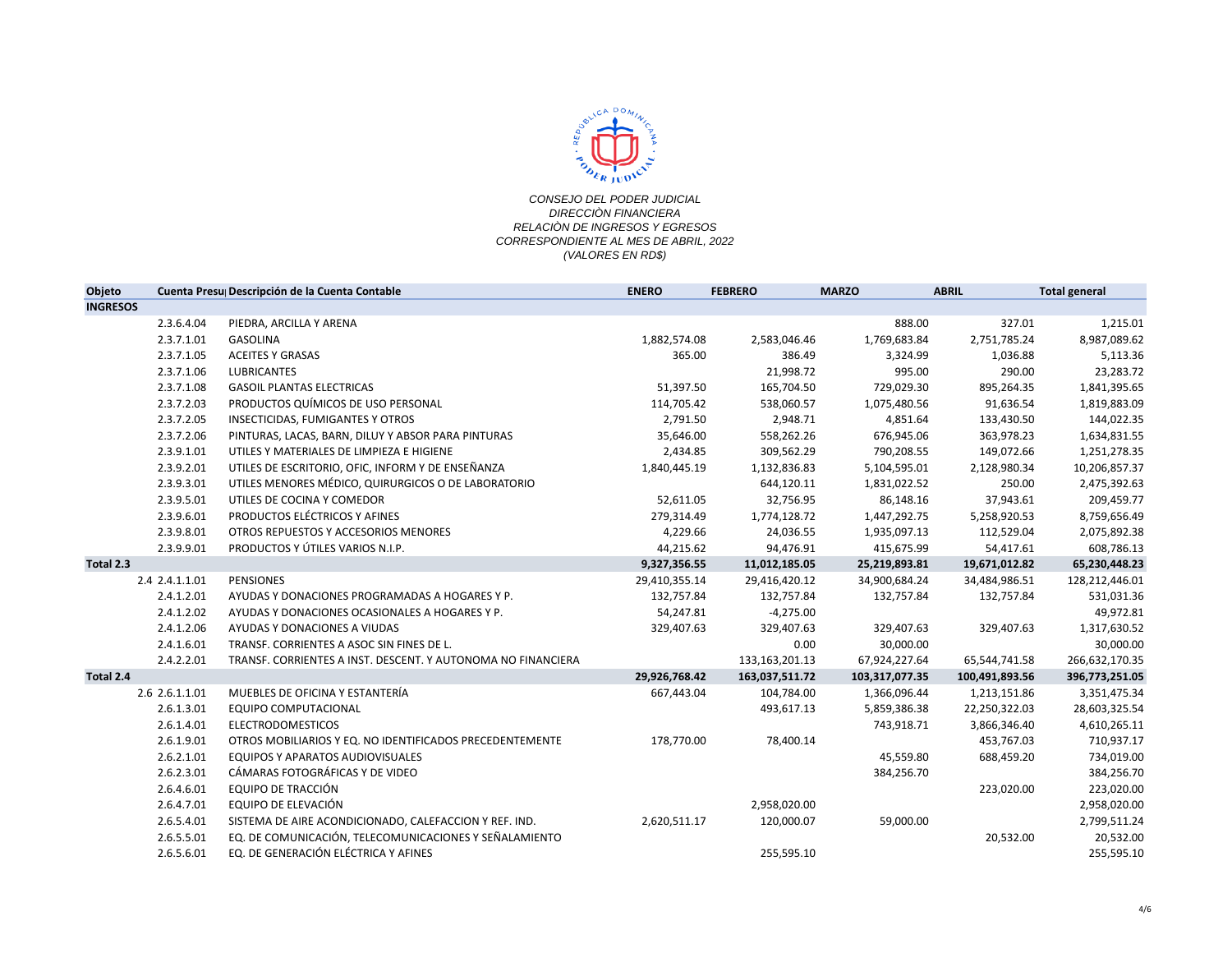

| Objeto          |                      | Cuenta Presu Descripción de la Cuenta Contable          | <b>ENERO</b>   | <b>FEBRERO</b> | <b>MARZO</b>   | <b>ABRIL</b>   | <b>Total general</b> |
|-----------------|----------------------|---------------------------------------------------------|----------------|----------------|----------------|----------------|----------------------|
| <b>INGRESOS</b> |                      |                                                         |                |                |                |                |                      |
|                 | 2.6.5.7.01           | HERRAMIENTAS Y MÁQUINAS-HERRAMIENTAS                    |                |                | 129,018.66     | 466,538.82     | 595,557.48           |
|                 | 2.6.5.8.01           | <b>OTROS EQUIPOS</b>                                    |                |                |                | 145,730.00     | 145,730.00           |
|                 | 2.6.6.2.01           | <b>EQUIPOS DE SEGURIDAD</b>                             |                |                | 160,735.99     |                | 160,735.99           |
| Total 2.6       |                      |                                                         | 3,466,724.21   | 4,010,416.44   | 8,747,972.68   | 29,327,867.34  | 45,552,980.67        |
|                 |                      |                                                         |                |                |                |                |                      |
| <b>Total 2</b>  | <b>TOTAL EGRESOS</b> |                                                         | 901,314,613.16 | 768,779,627.90 | 709,117,433.64 | 771,697,152.29 | 3,150,908,826.99     |
|                 |                      |                                                         |                |                |                |                |                      |
| 2.7             | 2.7.1                | OBRAS EN EDFICACIONES                                   |                |                |                |                |                      |
|                 | 2.7.2                | <b>INFRAESTRUCTURA</b>                                  |                |                |                |                |                      |
|                 | 2.7.3                | CONSTRUCCIONES EN BIENES CONCESIONARIOS                 |                |                |                |                |                      |
| Total 2.7       |                      | <b>OBRAS</b>                                            |                |                |                |                |                      |
|                 |                      |                                                         |                |                |                |                |                      |
| 2.8             | 2.8.1                | CONCECIÓN DE PRESTAMO                                   |                |                |                |                |                      |
|                 | 2.8.2                | ADQUISICIÓN DE TITULOS VALORES REPRESENTIVOS DE DEUDA   |                |                |                |                |                      |
|                 | 2.8.3                | COMPRA DE ACCIONES Y PARTICIPACIONES DE CAPITAL         |                |                |                |                |                      |
|                 | 2.8.4                | NEGOCIACIONES NEGOCIABLES                               |                |                |                |                |                      |
| Total 2.8       |                      |                                                         |                |                |                |                |                      |
| 2.9             | 2.9.1                | INTERESES DE LA DEUDA PUBICA INTERNA DE LARGO PLAZO     |                |                |                |                |                      |
|                 | 2.9.2                | INTERESES DE LA DEUDA PUBLICA EXTERNA                   |                |                |                |                |                      |
|                 | 2.9.3                | INTERESES DE LA DEUDA COMERCIAL                         |                |                |                |                |                      |
|                 | 2.9.4                | COMISIONES Y OTROS GASTOS BANCARIOS DE LA DEUDA PUBLICA |                |                |                |                |                      |
| Total 2.9       |                      |                                                         |                |                |                |                |                      |
|                 |                      |                                                         |                |                |                |                |                      |
|                 |                      | 4 APLICACIONES FINANCIERAS                              |                |                |                |                |                      |
|                 |                      | INCREMENTO DE ACTIVOS FINANCIEROS                       |                |                |                |                |                      |
| 4.1             | 4.1.1                | <b>INCREMENTO DE ACTIVOS FINANCIEROS</b>                |                |                |                |                |                      |
|                 |                      | DISMINUCIÓN DE PASIVOS                                  |                |                |                |                |                      |
|                 | 4.2.1                | DISMINUCIÓN DE PASIVOS CORRIENTES                       |                |                |                |                |                      |
|                 |                      | DISMINUCIÓN DE FONDOS DE TERCEROS                       |                |                |                |                |                      |
|                 | 4.3.5                | DISMINUCIÓN DE DEPÒSITOS FONDOS DE TERCEROS             |                |                |                |                |                      |